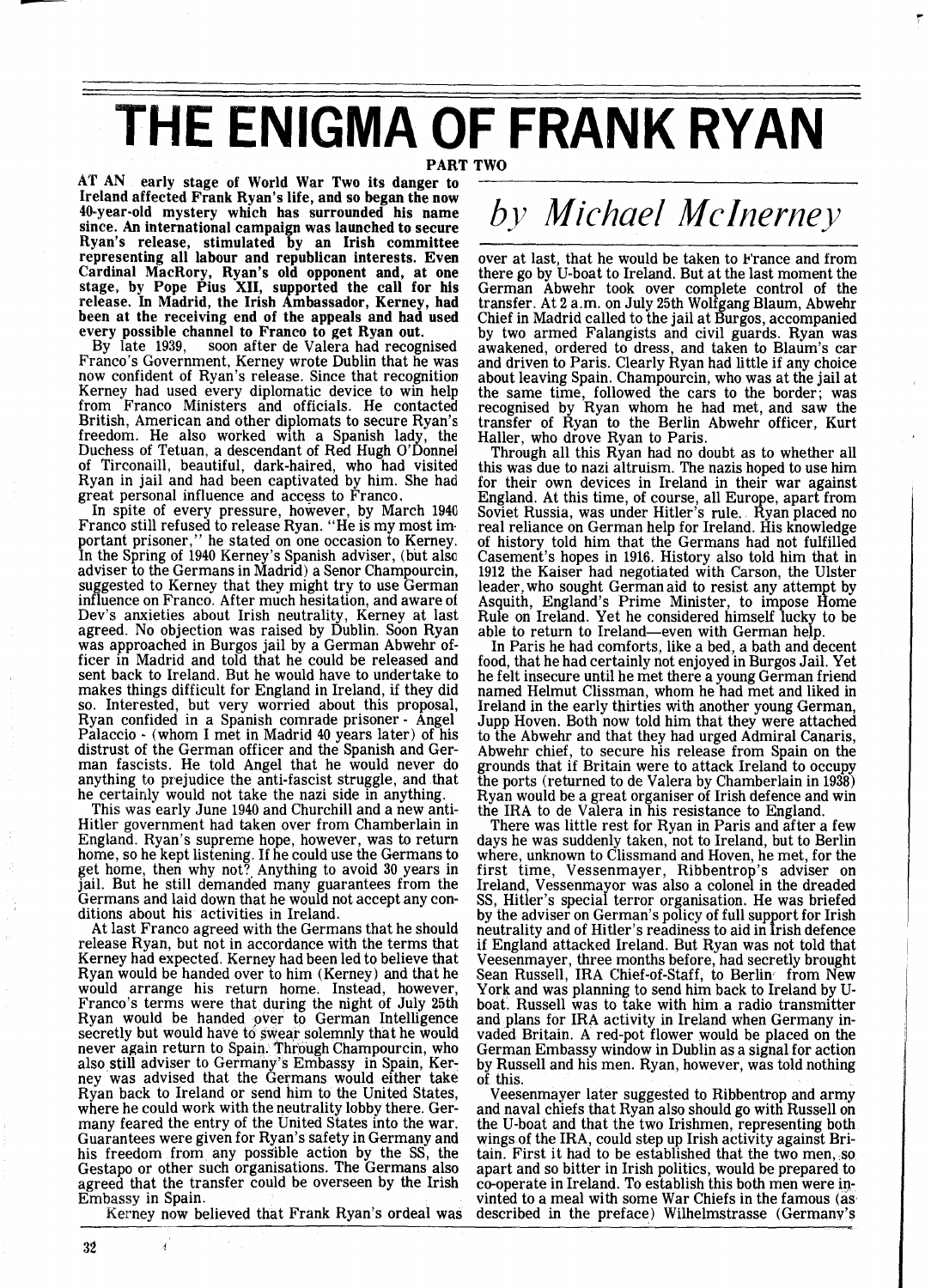White House or 10, Downing street) at staggered times. Meeting unexpectedly in Berlin the two Irishmen would be bound to reveal their true feelings. And they did. As already described, immediately on recognition they expressed delight, as indeed most Irish men or women would have done if suddenly meeting a fellow-Irishman in such strange, bizarre, almost unimaginable conditions. One could imagine Cathal Goulding and Rory Brady exchanging friendly greetings today in such circumstances.

"Would you like a lift home in my U-boat, Frank?" asked Sean. "If you're serious, Sean, I certainly would. Sure, I'd go home to Ireland with anyone," replied his old enemy. (It was Russell who had expelled Ryan and his friends from the IRA after the Republican Congress had been formed in 1934).

Two days later Ryan and Russell, with armed Abwehr officers, travelled by train to Wilhelmshaven and on the journey Ryan recalled later how he and Russell were<br>kept strictly apart, and not allowed to talk, just as they had been separated after that meal in Berlin. On August<br>8th, only just a fortnight since he had left the Spanish<br>jail, Ryan was on board a U-boat with Russell, bound for Ireland. Silence was also strictly enforced on the boat. Soon, however, disaster overtook them. Russell became very ill and died on August 14th, just 100 miles, or a day's journey, from the Irish coast. He was buried at sea with full German naval honours, wrapped in the German naval ensign. What about Ryan's hopes of home? According to German Foreign Office papers, he was directed to return to the German base. He had not other choice but to do so and was held there for almost four years.